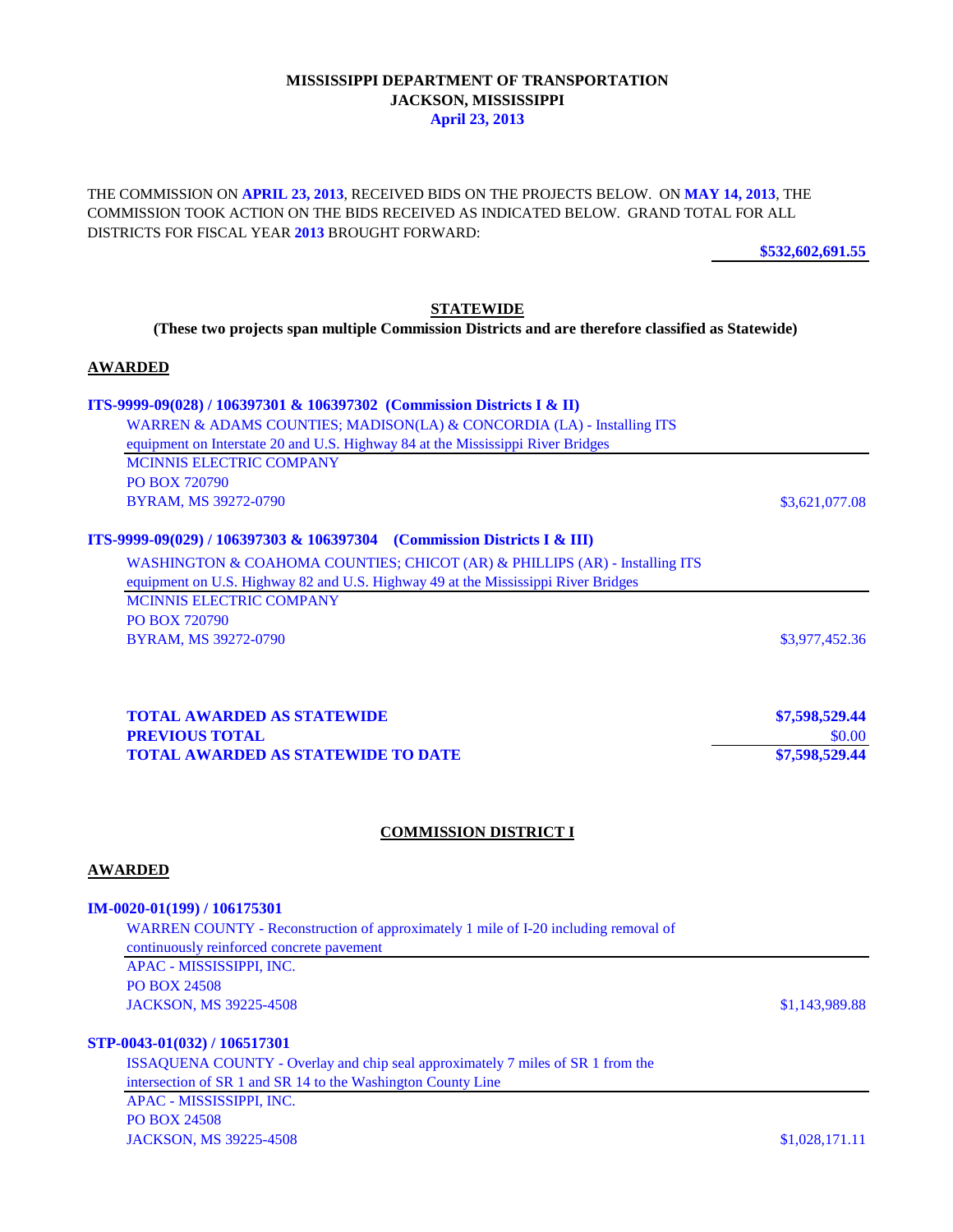| STP-0456-00(005) / 106493301 in                                                       |                  |  |
|---------------------------------------------------------------------------------------|------------------|--|
| LAUDERDALE COUNTY - Mill & Overlay approximately 4 miles on SR 854 from SR 39 to the  |                  |  |
| <b>Naval Air Station</b>                                                              |                  |  |
| APAC - MISSISSIPPI, INC.                                                              |                  |  |
| <b>PO BOX 24508</b>                                                                   |                  |  |
| JACKSON, MS 39225-4508                                                                | \$1,963,746.31   |  |
| STP-0672-00(006) / 106513301                                                          |                  |  |
| NOXUBEE COUNTY - Mill and Overlay approximately 4 miles of SR 792, from SR 388 to the |                  |  |
| <b>Lowndes County Line</b>                                                            |                  |  |
| FALCON CONTRACTING COMPANY, INC.                                                      |                  |  |
| <b>PO BOX 5044</b>                                                                    |                  |  |
| <b>COLUMBUS, MS 39704</b>                                                             | \$909,618.00     |  |
| STP-2904-00(012) / 105458301                                                          |                  |  |
| RANKIN COUNTY - Overlay approximately 16 miles of US 80 between Old SR 18 and Scott   |                  |  |
| <b>County Line</b>                                                                    |                  |  |
| DICKERSON & BOWEN, INC.                                                               |                  |  |
| <b>PO BOX 1008</b>                                                                    |                  |  |
| <b>BROOKHAVEN, MS 39602</b>                                                           | \$4,202,326.47   |  |
| LWO-9023-25(002)/ 502350303                                                           |                  |  |
| HINDS COUNTY - Utility improvements and site work for the shop building at the MDOT   |                  |  |
| <b>Materials Laboratory</b>                                                           |                  |  |
| <b>S &amp; S EXCAVATION, LLC</b>                                                      |                  |  |
| PO BOX 721017                                                                         |                  |  |
| <b>BYRAM, MS 39272</b>                                                                | \$747,686.00     |  |
|                                                                                       |                  |  |
| <b>TOTAL AWARDED DISTRICT I</b>                                                       | \$9,995,537.77   |  |
| PREVIOUS TOTAL                                                                        | \$171,846,561.51 |  |
| <b>TOTAL AWARDED DISTRICT I TO DATE</b>                                               | \$181,842,099.28 |  |
|                                                                                       |                  |  |
| <b>COMMISSION DISTRICT II</b>                                                         |                  |  |
| <b>AWARDED SUBJECT TO CONCURRENCE BY THE FEDERAL HIGHWAY ADMINISTRATION</b>           |                  |  |
| $IM-0010-01(143) / 104520302$                                                         |                  |  |
| <b>JACKSON COUNTY</b> - Caisson Removal at the Pascagoula River on I-10               |                  |  |

SCOTT BRIDGE COMPANY, INC. PO BOX 2000 OPELIKA, AL 36803-2000 \$4,067,030.52

## **ER-0049-01(040) / 106623301**

WILKINSON COUNTY - Slide Repair on SR 33 between Crosby and Homochitto River MIDWAY CONSTRUCTION, INC. PO BOX 330 ROXIE, MS 39661 \$734,033.00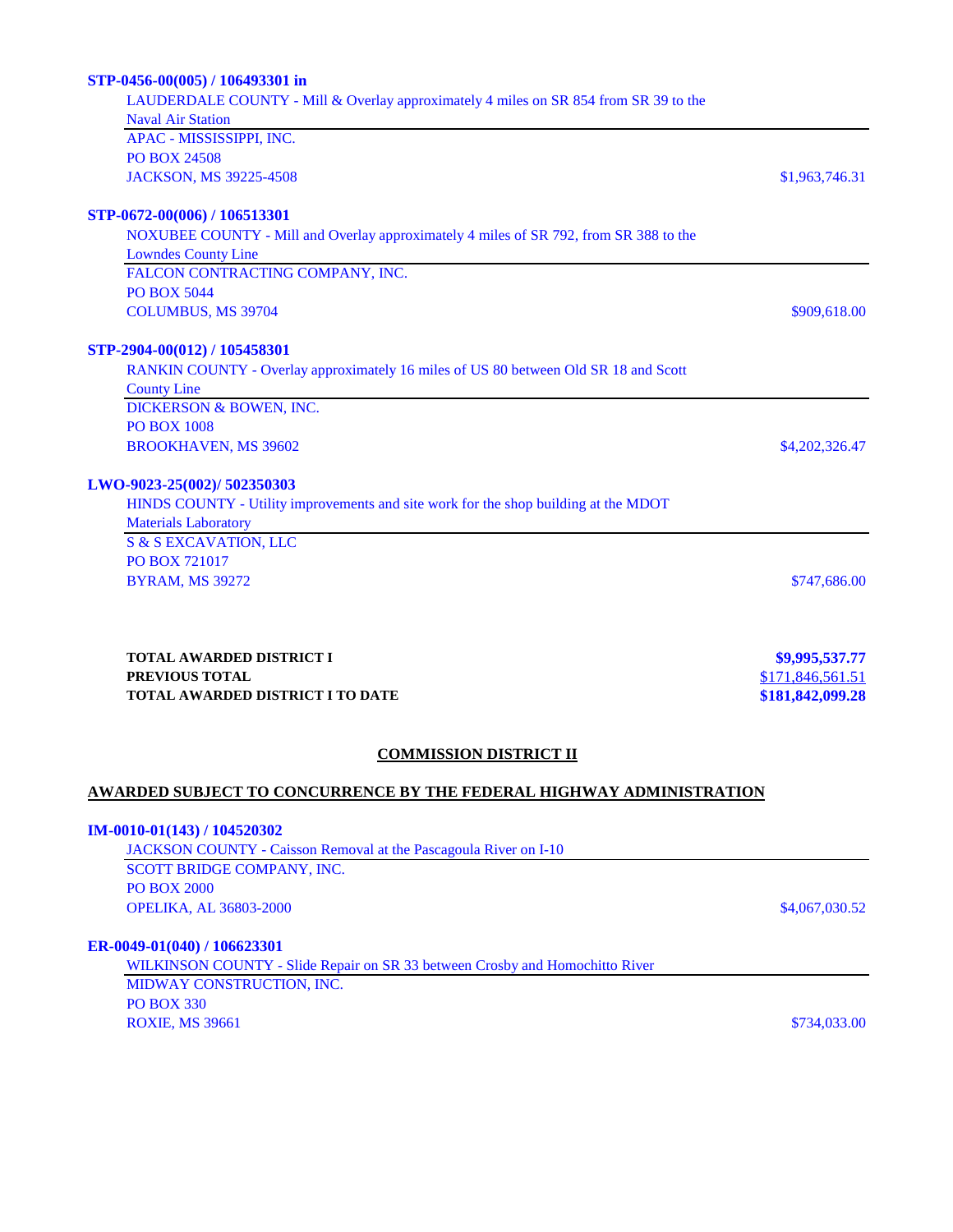# **AWARDED**

| <b>COMMISSION DISTRICT III</b>                                                                                        |                                    |  |
|-----------------------------------------------------------------------------------------------------------------------|------------------------------------|--|
| TOTAL AWARDED DISTRICT II TO DATE                                                                                     | \$148,990,061.76                   |  |
| <b>TOTAL AWARDED DISTRICT II</b><br>PREVIOUS TOTAL                                                                    | \$59,194,474.83<br>\$89,795,586.93 |  |
| <b>BROOKHAVEN, MS 39602</b>                                                                                           | \$2,228,271.25                     |  |
| <b>PO BOX 1008</b>                                                                                                    |                                    |  |
| DICKERSON & BOWEN, INC.                                                                                               |                                    |  |
| PIKE COUNTY - Overlay approximately 10 miles of SR 48 from US 51 to Stallings Curve Road                              |                                    |  |
| MP-7048-57(015) / 304697301                                                                                           |                                    |  |
| MOUNT OLIVE, MS 39119                                                                                                 | \$1,755,113.50                     |  |
| <b>PO BOX 1208</b>                                                                                                    |                                    |  |
| W. E. BLAIN & SONS, INC.                                                                                              |                                    |  |
| <b>Smith County Line</b>                                                                                              |                                    |  |
| MP-7037-16(005) / 304698301<br>COVINGTON COUNTY - Widen and overlay approximately 8 miles of SR 37 from US 84 to the  |                                    |  |
| POPLARVILLE, MS 39470                                                                                                 | \$15,241,218.04                    |  |
| 5913 HWY 53                                                                                                           |                                    |  |
| TCB CONSTRUCTION COMPANY, INC.                                                                                        |                                    |  |
| Flat Road to I-59                                                                                                     |                                    |  |
| MDA-1125-00(003) / 105425301 & 302<br>HANCOCK & PEARL RIVER COUNTIES - Reconstruction of SR 607 to 4-Lanes from Texas |                                    |  |
|                                                                                                                       |                                    |  |
| <b>LAKE, MS 39092</b>                                                                                                 | \$5,388,134.31                     |  |
| <b>PO BOX 340</b>                                                                                                     |                                    |  |
| JOE MCGEE CONSTRUCTION COMPANY, INC.                                                                                  |                                    |  |
| JASPER COUNTY - Replace Bridge Nos. 19.0, 19.1, 19.3, & 21.5 on SR 513 Over Souinlovey<br><b>Creek</b>                |                                    |  |
| BR-0339-00(007) / 102492302                                                                                           |                                    |  |
|                                                                                                                       |                                    |  |
| THEODORE, AL 36582                                                                                                    | \$29,780,674.21                    |  |
| <b>GULF EQUIPMENT CORPORATION</b><br><b>5540 BUSINESS PARKWAY</b>                                                     |                                    |  |
| Roads, Leg Ramps, Loop Ramps and the D'Iberville Road Interchange                                                     |                                    |  |
| HARRISON COUNTY - Interchange Construction of the I-10 / I-110 Interchange Including - CD                             |                                    |  |
| NHS-0010-01(144) / 105281301                                                                                          |                                    |  |

# **AWARDED SUBJECT TO CONCURRENCE BY THE FEDERAL HIGHWAY ADMINISTRATION**

**STP-0029-02(015) / 102556311** DESOTO COUNTY - SR 304 Relocation/I-269 from STA. 240+00 (east of Malone Road) to Station 525+00 (east of SR 305) TANNER CONSTRUCTION COMPANY, INC. PO BOX 460 ELLISVILLE, MS 39437 \$56,823,653.13